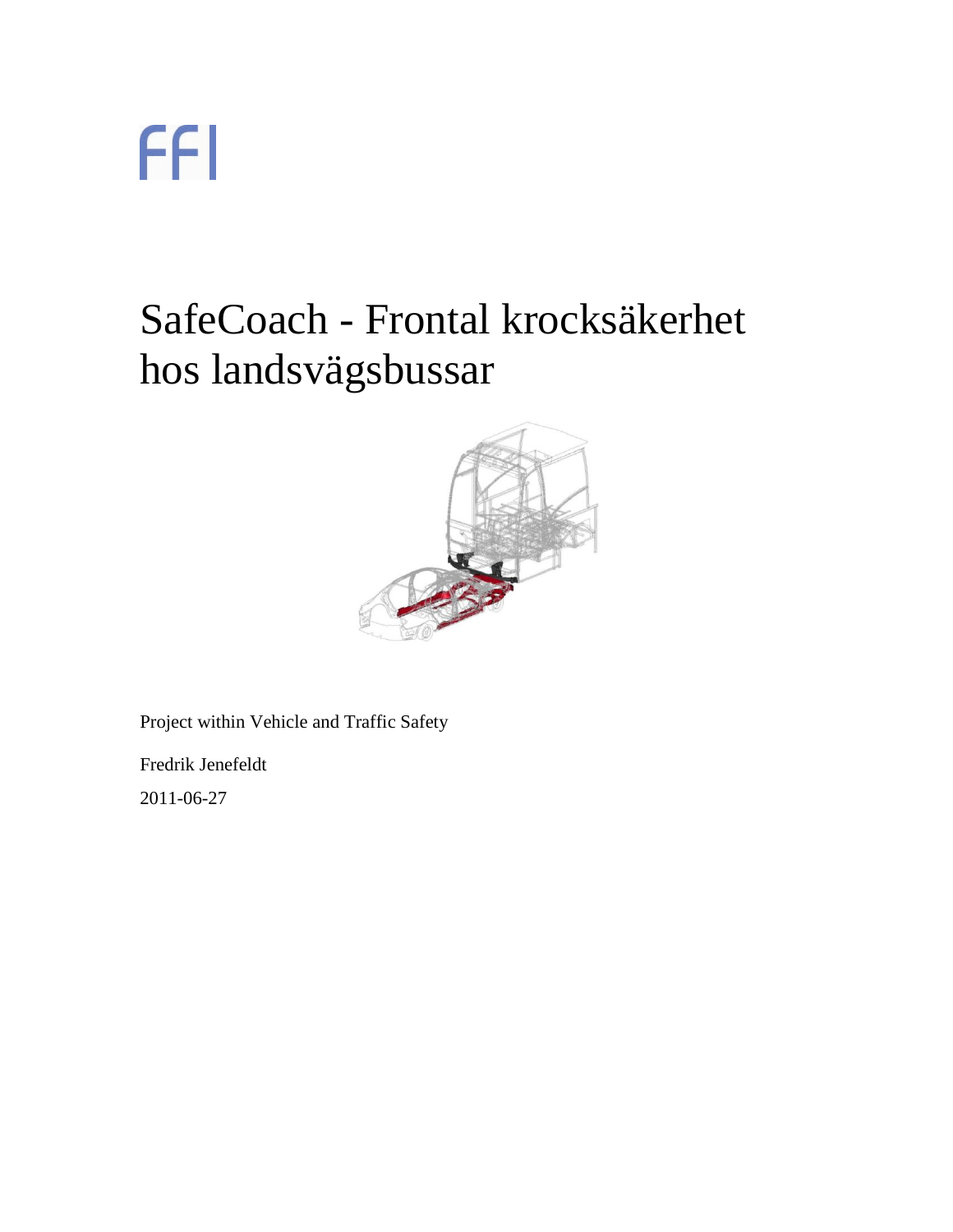#### **Content**

| 3. |  |  |
|----|--|--|
|    |  |  |
|    |  |  |

#### **FFI in short**

<span id="page-1-0"></span>FFI is a partnership between the Swedish government and automotive industry for joint funding of research, innovation and development concentrating on Climate & Environment and Safety. FFI has R&D activities worth approx. €100 million per year, of which half is governmental funding. The background to the investment is that development within road transportation and Swedish automotive industry has big impact for growth. FFI will contribute to the following main goals: Reducing the environmental impact of transport, reducing the number killed and injured in traffic and Strengthening international competitiveness. Currently there are five collaboration programs: **Vehicle Development, Transport Efficiency, Vehicle and Traffic Safety, Energy & Environment and Sustainable Production Technology. For more information:** [www.vinnova.se/ffi](http://www.vinnova.se/ffi)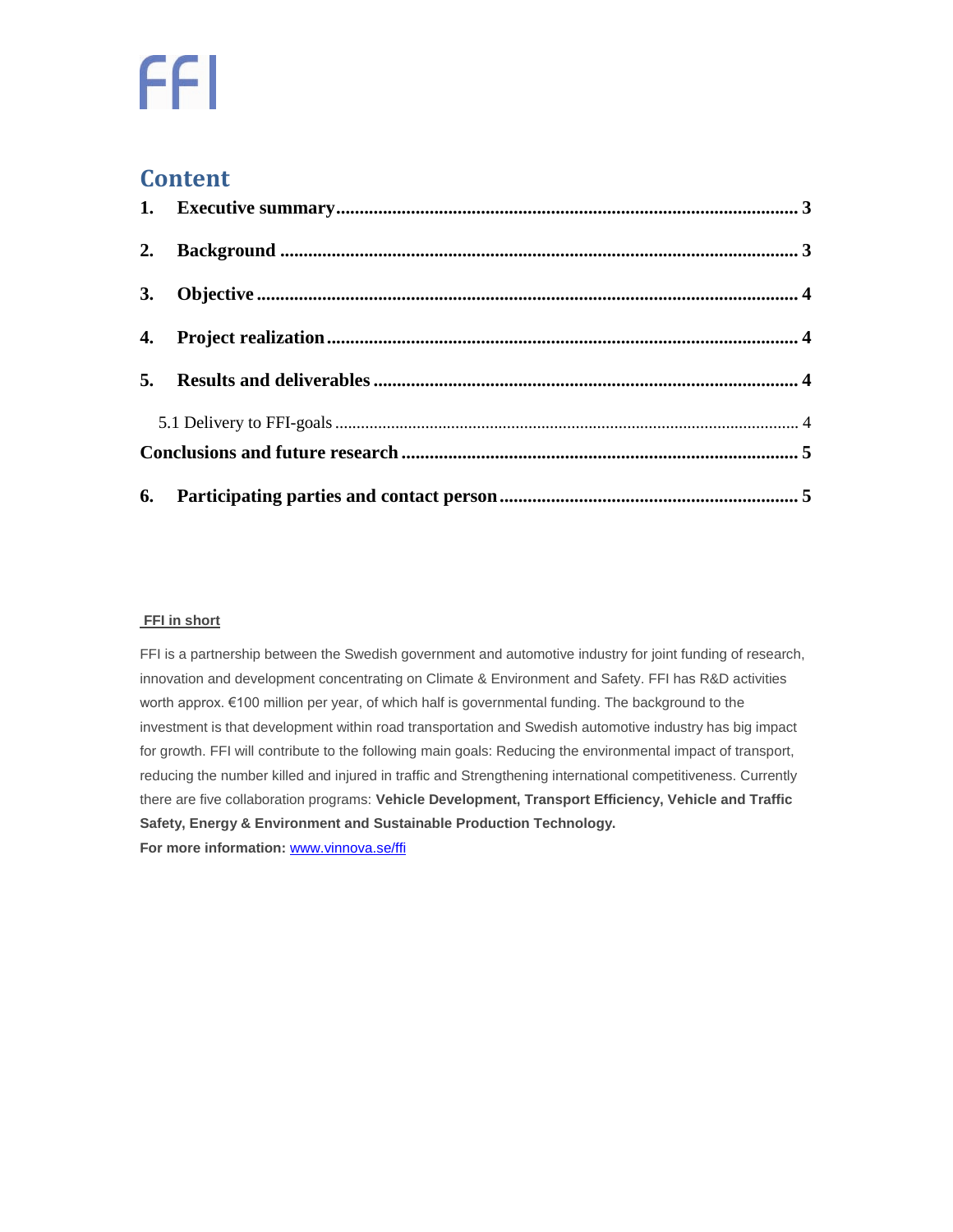#### **1.Executive summary**

Despite the fact that the bus & coach travel is one of the safest means of surface public transport, available European accident statistics show that frontal collisions involving buses and coaches are relatively high. Although a number of standards exist for the car and heavy truck sectors to reduce the car and bus occupant injury severity of frontal accidents, the bus and coach sectors have not come to an agreement on an unified categorization and harmonized standard of bus & coach frontal crashworthiness.

The objectives with this FFI VINNOVA granted project, *SafeCoach,* were to (1) develop internal evaluation methods and relevant criteria for the two most important sub-parts of coach frontal crashworthiness; driver/guide protection and car-to-coach compatibility, and to (2) develop new weight effective conceptual solution for future coach front structures.

Evaluation methods to assess the passive safety for coaches in frontal impacts have been developed based on both accident statistics for coaches and trucks and in-depths accidental data for coaches.

Requirements for the FUP (frontal underrun protection) have been investigated by studying car-to-barrier crash tests and car-to-truck crash tests. This has resulted in a 'desired' force-displacement curve for the FUP behaviour in car-to-coach impacts that assess energy absorption and underrun. The findings are applicable for both coaches and trucks.

Concepts that improve the frontal safety have been developed based on the evaluation methods. In total, thirteen studies on different concepts and variants have been made. The concepts have been developed with different objectives; some concepts merely improve the self-protection while others improve the car-to-coach compatibility or both. Furthermore, an underlying principal behind the concepts is that ideas from different concepts can be used in combination.

#### <span id="page-2-0"></span>**2.Background**

Despite the fact that the bus & coach travel is one of the safest means of surface public transport, available European accident statistics show that frontal collisions involving buses and coaches are relatively high. Although a number of standards exist for the car and heavy truck sectors to reduce the car and bus occupant injury severity of frontal accidents, the bus and coach sectors have not come to an agreement on an unified categorization and harmonized standard of bus & coach frontal crashworthiness.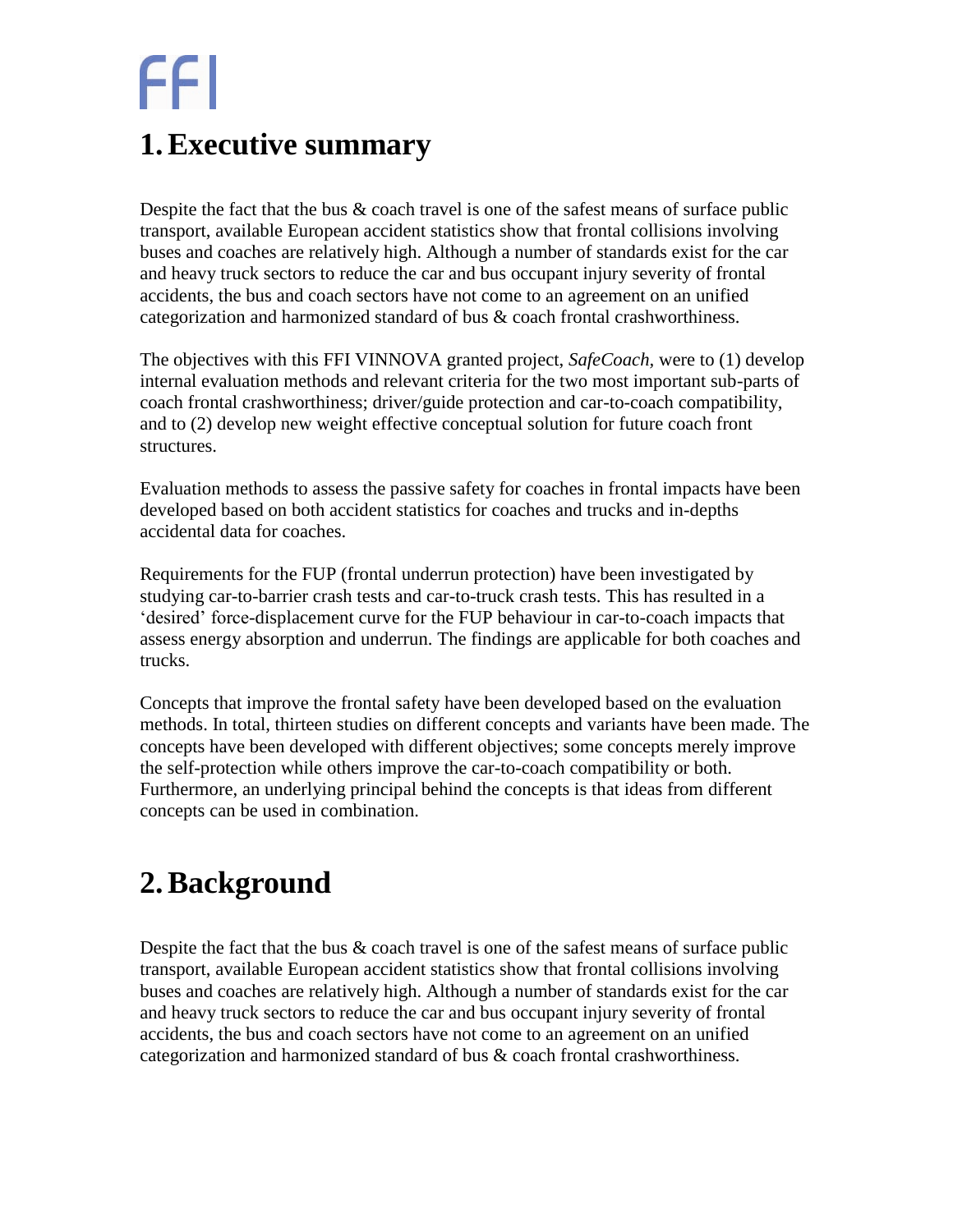Available accident statistics and this lack of harmonised standards emphasises the need of further development of evaluation methods and new vehicle front structure concepts.

### <span id="page-3-0"></span>**3.Objective**

The objectives with this FFI VINNOVA granted project, *SafeCoach,* were to (1) develop internal evaluation methods and relevant criteria for the two most important sub-parts of coach frontal crashworthiness; driver/guide protection and car-to-coach compatibility, and to (2) develop new weight effective conceptual solution for future coach front structures. The work will be expected to lead to definition of future EU project proposals and, on the long run, to new standards.

### <span id="page-3-1"></span>**4.Project realization**

The project started in 2009 and was finished in 2011.

### <span id="page-3-2"></span>**5. Results and deliverables**

#### <span id="page-3-3"></span>**5.1 Delivery to FFI-goals**

The objectives of the FFI - Vehicle and Traffic Safety programme are to contribute to the development of Zero Vision vehicles, i.e. vehicles with an optimum combination of active and passive systems to reduce the number of accidents and the consequences of those accidents which nevertheless occur. The project, SafeCoach, has contributed to the Zero Vision within the passive safety area and included both self-protection and compatibility. Self-protection is the safety for the occupants in the coach while compatibility is the safety of the occupants in the car in car-to-coach impacts.

Current crash test methods that assess frontal safety for coaches (and buses) are limited and needs to be further developed. Therefore, accident statistics was studied in order to develop evaluation methods that assess the safety coach in frontal impacts. Statistics that included severe and fatal injuries in accidents involving coaches were studied. The study included general both accident statistics as well as in-depth accidental data. The results were used to develop relevant crash tests for coaches that can distinguish 'safe' coach concepts from 'less safe' concepts.

Crash tests with cars were studied in order to further understand the very complex behaviour in car-to-coach impacts. Several car-to-barrier crash tests and car-to-truck crash tests were analysed. The results were used to develop requirements for the frontal underrun protection (FUP). The findings are applicable for both coaches and trucks.